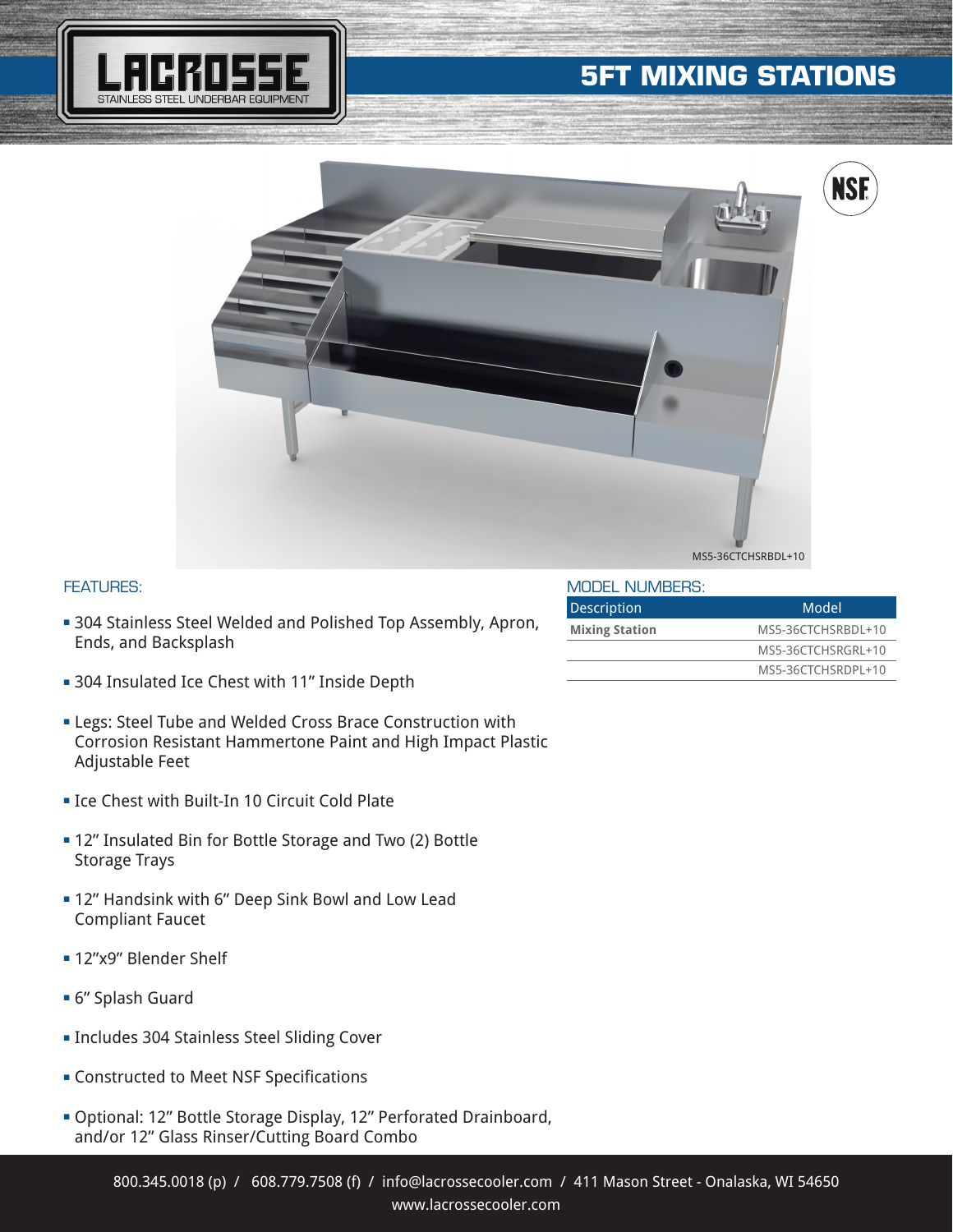## 5FT MIXING STATIONS





TOP VIEW:



FRONT VIEW: